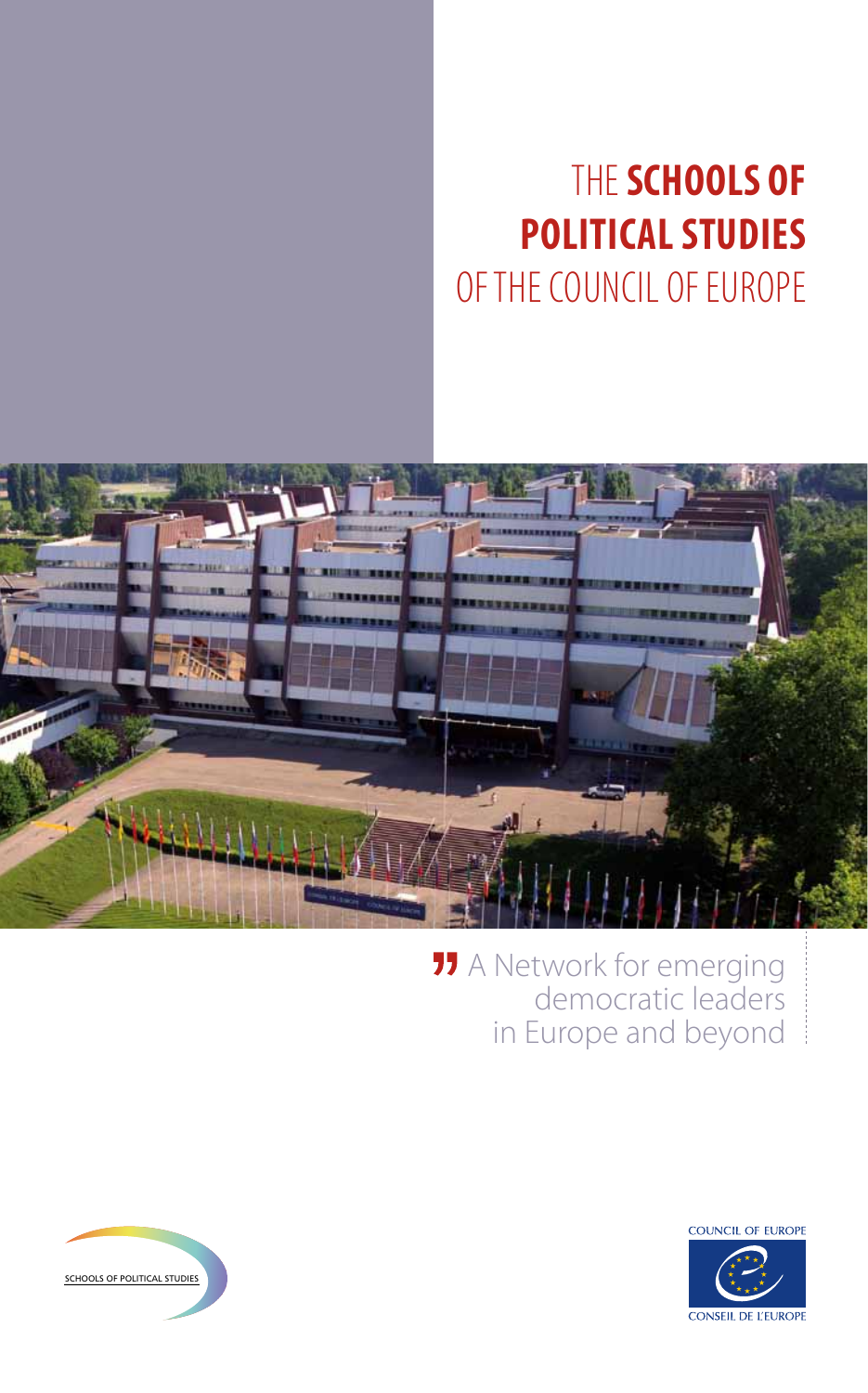

## **The Schools of Political Studies of the Council of Europe**

#### BUILding a new democratic political culture

■ For twenty years, the Schools of Political Studies of the Council of Europe have developed **to provide training to emerging leaders aspiring to build a modern, democratic political culture**. Today there are Schools in Central, Eastern and South-Eastern Europe, the South Caucasus and part of the Maghreb region in Northern Africa.

■ The Schools of Political Studies **offer an open and fair-minded space where dialogue and exchange are encouraged between upcoming leaders** active in the political, economic, social, media, cultural and environmental spheres. Annual cycles of seminars and other events address themes relating to democracy, the rule of law and human rights.

**EXECTED Participants are selected from various political parties, public administrations, different sectors** of civil society and from minority groups. In this way, the Schools provide an opportunity to bring together **stakeholders from all elements and shades of society who otherwise rarely communicate with each other**; in some countries the Schools of Political Studies may be the only forum where such dialogue is possible.

#### A success story of the Council of Europe

■ The vitality of the European democratic model is under stress and faces a wide range of challenges such as political extremism, populism, impacts of economic and financial crises, electoral absenteeism and political stagnation. Responding to such threats is at the heart of the Council of Europe's mandate and the **Schools of Political Studies are reliable and active partners** in this task, functioning as **effective multipliers for the values and standards** promoted by the Organisation.

■ At the same time, the **Council of Europe offers the Schools a patronage that enables them to adhere to the high benchmarks advocated by the Organisation**. This is particularly important in countries where they may be subject to political pressure.

■ Recognising this mutually beneficial relationship, the **Committee of Ministers of the Council of Europe has identified the Schools of Political Studies as a priority area for the Organisation**. A continuous effort is being made to further mainstream the Schools into the activities of other sectors of the Organisation, for example standard setting and monitoring bodies, capacity-building activities, as well as the Parliamentary Assembly and the Congress of Local and Regional Authorities.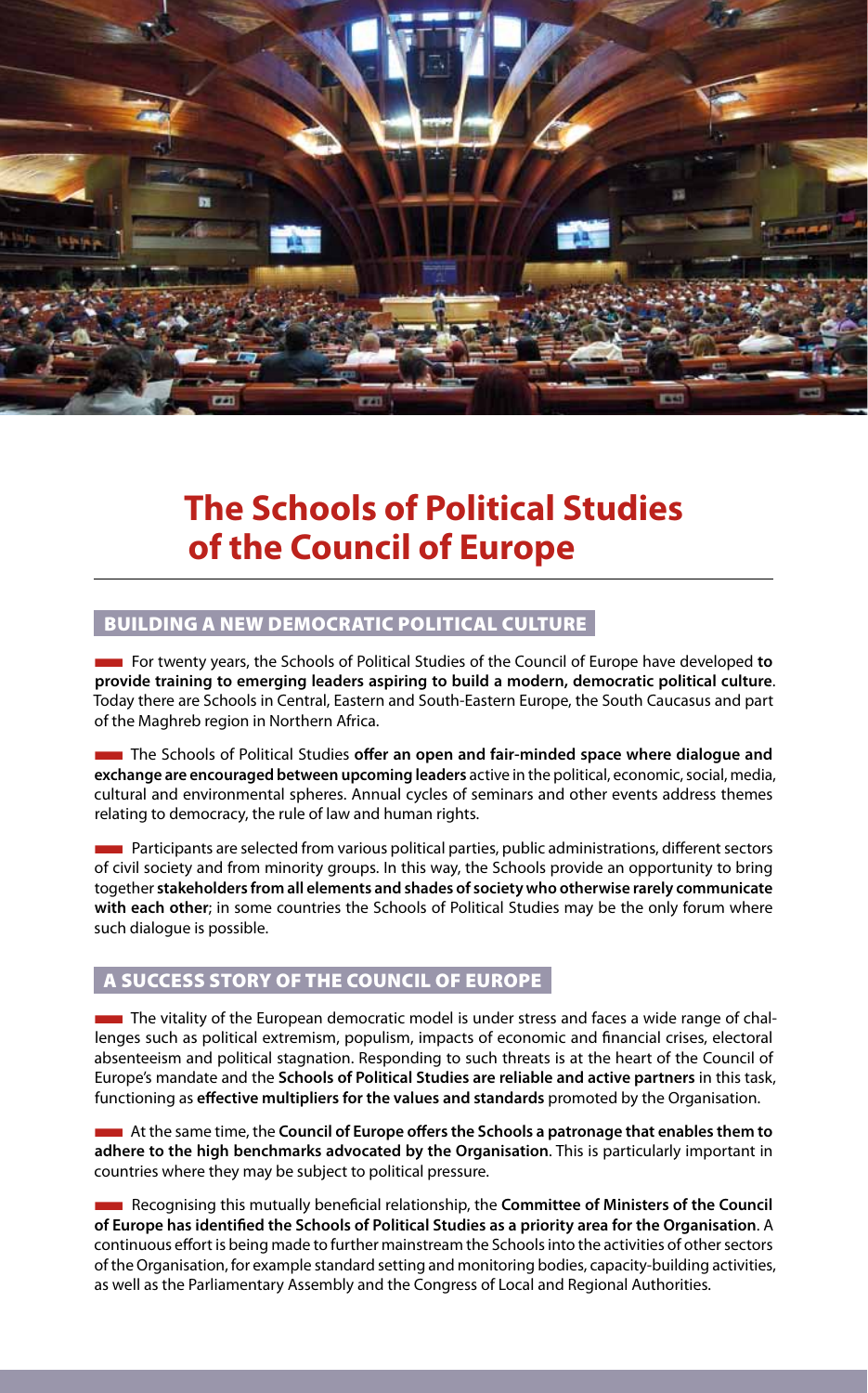### **How the Schools work**

#### Activities and themes

■ **The Schools' events** supported by the Council of Europe **comprise a basic cycle of three national seminars per year covering a broad and ever-evolving range of themes**. Additional events, such as bilateral and regional meetings, are organised by the Schools and the Network throughout the year. Each School's annual intake comes to Strasbourg to participate in the Council of Europe's World Forum for Democracy.

**The topics explored in the seminars address issues relevant to democratic principles and practice**. They are wide-ranging and include: good governance principles; electoral processes; participatory democracy; conflict prevention instruments and techniques; conciliation and dialogue for regions in crisis; regional co-operation; principles of European construction, and expansion of the EU and its Neighbourhood policy. They also examine global challenges such as: combating terrorism and organised crime, environmental protection, and the role of new technologies and their impact on the functioning of democratic societies. Moreover, emphasis is placed on **developing practical leadership skills**, for example in management, communication and public speaking.

■ **The seminar speakers**, who are recognised experts in their field of competence, **are practitioners, politicians, public officials or academics**. Council of Europe Offices and European Union Delegations based in the Schools' countries are regularly involved in their activities.

#### Selection of participants

**Each School admits a group of 30-40 young leaders** (average age 35) who will participate in the seminars for one year. They are selected from the public and private sectors according to their level of social or professional responsibility, taking into account relevant political, social, geographical and ethnic factors in each country. Gender balance is also a key criterion in the selection procedure.

■ In recent years **a solid network of School alumni has been developed within each School**. These networks serve to strengthen co-operation and links both amongst current participants and with previous participants. Many of the steadily growing number of school alumni attain high-level positions, either in their own countries or internationally, and are in a position to act as multipliers for the values the Schools represent.

#### Sources of funding

■ In addition to Council of Europe funding for the Schools' core seminars, **all the Schools attract additional voluntary contributions** from a wide array of international, national and local sources, including from independent non-governmental organisations such as foundations and think tanks. A non-exhaustive list of partners is provided overleaf.

■ The Schools, both individually and as regional Networks, **are actively seeking to establish new partnerships and to identify new sources of funding**.

### **JJ** Fostering democratic dialogue

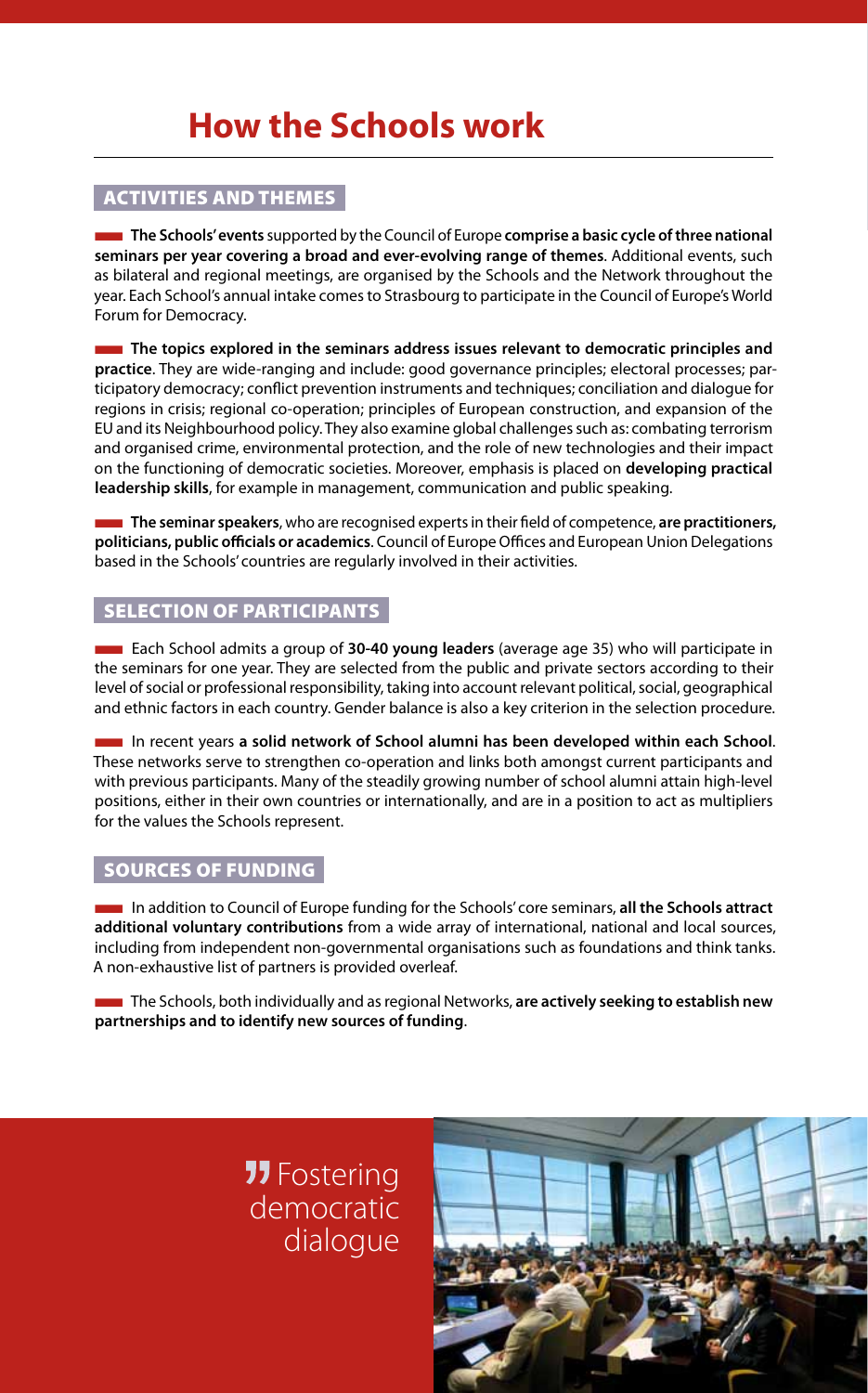**JJ** Helping create democratic structures



## **A genuine network**

#### An effective and expanding Network

■ The Network of the Schools of Political Studies was created by the Council of Europe in 2005 and has blossomed into **one of the most successful and well-functioning European networks of democratic leadership training**. It strengthens the ties amongst the Schools and between the Schools and the Council of Europe and enables the Schools to co-operate in a broad and diverse community of interest, whilst at the same time maintaining their specificity and autonomy. The Network **helps to secure the independence of the Schools** as well as their adherence to democratic values.

■ In addition to providing **a framework for the exchange of information, expertise and best practices**, the Network offers an environment in which regional and bilateral activities are developed. Such exchanges facilitate **informal, in-depth dialogue between countries in the same region** (for example Russia and Georgia; Armenia and Azerbaijan; Serbia, Bosnia and Herzegovina, and Croatia) and thereby contribute to reconciliation in divided regions.

■ The Network also facilitates opportunities for **partnership projects and joint initiatives**. Recent examples include: the Regional Academy for Democracy (RAD) which comprises the seven Western Balkans Schools of Political Studies; the Eastern Partnership University for Democracy which brings together the six Schools of the Eastern Partnership region; and the Tunisian and Moroccan Schools which are joining forces to develop regional seminars in the Maghreb region (North Africa).

**EXECUTE:** Plans are underway to create Schools of Political Studies in Western European countries. Furthermore, the Schools of Political Studies 'brand' can serve as **a model for countries beyond Europe and its Neighbourhood**, hence similar initiatives, inspired by the Schools, are underway in Central Africa.

#### Strasbourg World Forum for Democracy

■ Each School's annual intake takes part in the Council of Europe World Forum for Democracy in Strasbourg. **This major event in the international democracy calendar brings together over a thousand people** who participate in high-level plenary sessions and workshops. In addition to this, a number of meetings are organised specifically for the Schools' participants to discuss common problems in bilateral and regional meetings, and to meet Judges from the European Court of Human Rights.

■ As well as providing stimulating, youthful input into the Forum debates, the School's presence provides **an opportunity for the participants to meet their peers from the other Schools**. The links forged at the Forum help build international networks which can last for entire careers.

#### The Association of Schools of Political Studies: A NETWORK FOR DEMOCRACY IN THE 21st CENTURY

■ In 2008, the Directors of the Schools of Political Studies founded the European Association of Schools of Political Studies in order to **strengthen ties, stimulate development and support the Council of Europe's activities to promote the Schools' Network**. Endowed with a legal framework, the Schools now have a tool which **allows the Network to communicate with a voice of its own**.

■ The Association plays an **important role in supporting the Schools' alumni**. The website of the Association has become a major communication and information hub for its members as well as providing a platform for dialogue and exchange amongst School alumni and current participants.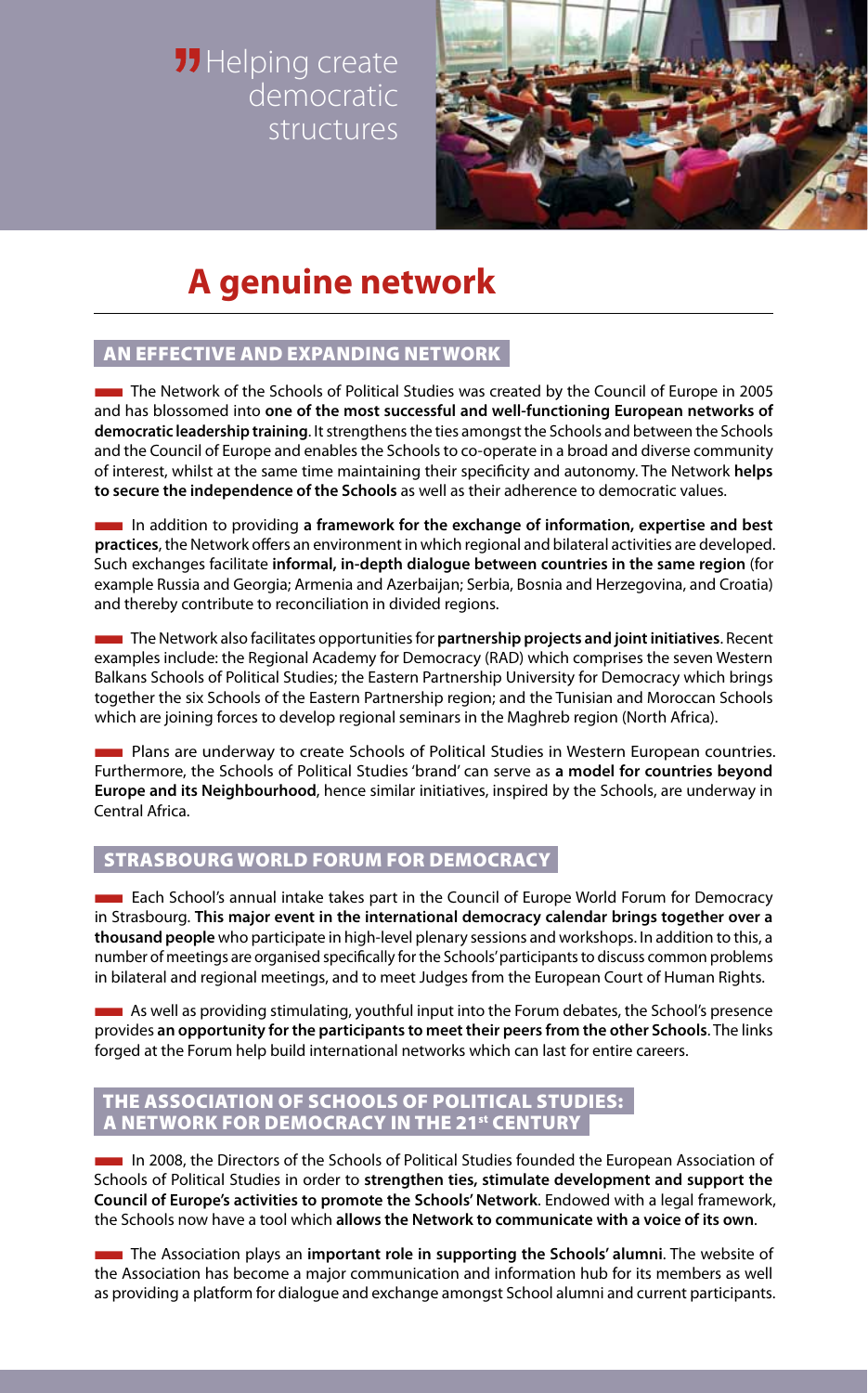### **Committed partners**

#### International and European organisations

- $\blacktriangleright$  EU Eastern Partnership (EaP)
- $\blacktriangleright$  EU Education, Audiovisual and Culture Executive Agency (EACEA)
- $\blacktriangleright$  EU European Instrument for Democracy and Human Rights (EIDHR)
- $\blacktriangleright$  European Commission
- NATO Public Diplomacy Division
- $\triangleright$  Organisation for Security and Co-operation in Europe (OSCE)
- ▶ United Nations Development Programme (UNDP)
- $\triangleright$  USAID
- ▶ USAID Business Enabling Project

#### Public authorities and agencies

- $\blacktriangleright$  Austrian Ministry of Defence
- $\triangleright$  British Council
- **>** British Foreign and Commonwealth Office
- $\blacktriangleright$  Bulgarian National Assembly
- $\blacktriangleright$  Canada Fund
- $\blacktriangleright$  City of Strasbourg
- ▶ Czech Ministry of Foreign Affairs
- $\blacktriangleright$  Dutch Embassy, Bosnia and Herzegovina
- $\blacktriangleright$  Dutch Embassy, Croatia
- **>** Dutch Embassy, Georgia
- $\blacktriangleright$  Dutch Ministry of Foreign Affairs
- **>** Finnish Ministry of Foreign Affairs
- $\blacktriangleright$  French Embassy, Bulgaria
- $\blacktriangleright$  French Ministry of Foreign Affairs
- German Embassy, Bulgaria
- German Development Corporation (GIZ)
- $\blacktriangleright$  Japanese Ministry of Foreign Affairs
- **>** Liechtenstein Government
- $\blacktriangleright$  Matra Programme, Netherlands
- $\blacktriangleright$  Norwegian Embassy, Croatia
- $\blacktriangleright$  Norwegian Embassy, Serbia
- $\blacktriangleright$  Norwegian Ministry of Foreign Affairs
- $\blacktriangleright$  Polish Embassy, Ukraine
- $\blacktriangleright$  Romanian Ministry of Foreign Affairs
- $\blacktriangleright$  Serbian Ministry of Defence
- $\blacktriangleright$  Serbian Parliament
- $\blacktriangleright$  SlovakAid
- ▶ Swedish Development Agency (SIDA)
- $\blacktriangleright$  Swiss Agency for Development and Cooperation
- $\blacktriangleright$  Swiss Embassy, Ukraine
- $\triangleright$  Swiss Ministry of Foreign Affairs
- $\blacktriangleright$  Turkish Development Agency (TIKA)
- ► US Embassy, Croatia
- ► US Embassy, Serbia
- $\blacktriangleright$  Zadar Municipality, Croatia
- $\blacktriangleright$  Zagreb Tourist Board

#### Foundations, think-tanks and the private sector

- $\blacktriangleright$  America for Bulgaria Foundation
- **> Association Nouvelle Europe, France**
- $\blacktriangleright$  Balkan Trust for Democracy
- $\triangleright$  Barcelona Centre for International Affairs
- $\blacktriangleright$  Bonita Trust, Gibraltar
- **> Carnegie Moscow Centre**
- **>** Charles Stewart Mott Foundation, USA
- ▶ Croatian Chamber of Commerce
- $\blacktriangleright$  Czech Institute for European Policy (EUROPEUM)
- ► Erste Bank, Austria
- $\blacktriangleright$  European Fund for the Balkans
- **>** European Endowment for Democracy (EED)
- **Friedrich Ebert Foundation, Germany**
- $\blacktriangleright$  Institute of Public Affairs, Poland
- $\blacktriangleright$  International Foundation for Electoral Systems (IFES)
- **> International Renaissance Foundation, USA**
- **> International Republican Institute, USA**
- ▶ International Visegrád Fund, Slovakia
- ▶ Konrad Adenauer Foundation, Germany
- $\triangleright$  Olof Palme International, Sweden
- $\triangleright$  Open Society Institute, Serbia
- ▶ Open World Leadership Centre, USA
- Providus Centre for Public Policy, Latvia
- ▶ Robert Bosch Foundation, Germany
- ▶ Rockefeller Brothers Fund, USA
- $\blacktriangleright$  Slovak Atlantic Commission
- $\blacktriangleright$  Soros Foundation, Azerbaijan
- **> Soros Higher Education Support Programme**
- $\triangleright$  Supporters of Civil Society in Russia (SCSR), USA